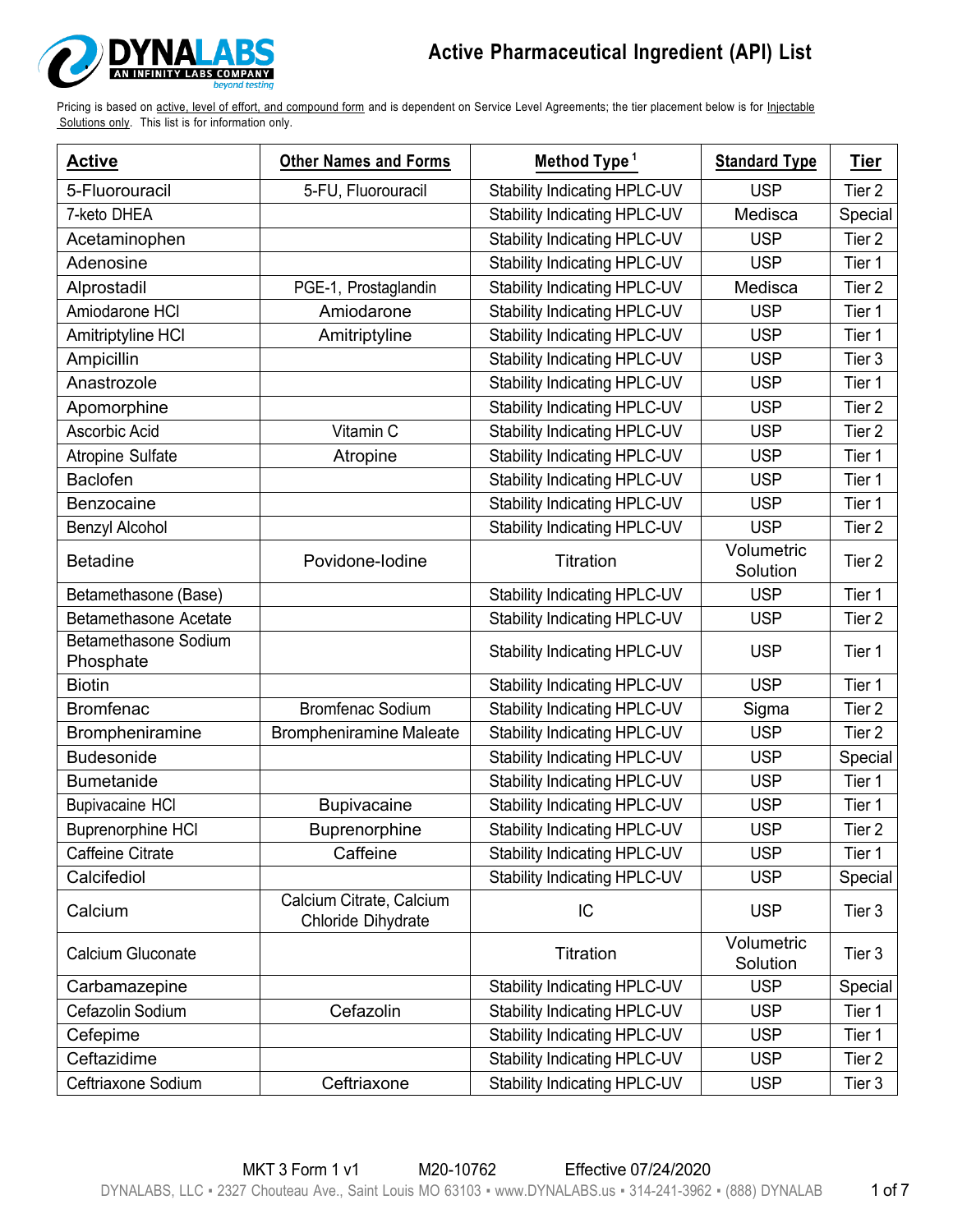

| <b>Active</b>                    | <b>Other Names and Forms</b>        | Method Type <sup>1</sup>            | <b>Standard Type</b>   | <u>Tier</u>       |
|----------------------------------|-------------------------------------|-------------------------------------|------------------------|-------------------|
| Cefuroxime                       |                                     | <b>Stability Indicating HPLC-UV</b> | <b>USP</b>             | Tier 1            |
| Choline Chloride <sup>2</sup>    |                                     | IC                                  | Medisca                | Special           |
| Cidofovir                        |                                     | Stability Indicating HPLC-UV        | <b>USP</b>             | Tier 2            |
| Ciprofloxacin HCI                |                                     | Stability Indicating HPLC-UV        | <b>USP</b>             | Tier 1            |
| Ciprofloxacin                    |                                     | Stability Indicating HPLC-UV        | <b>USP</b>             | Tier 1            |
| Clindamycin Phosphate            |                                     | <b>Stability Indicating HPLC-UV</b> | <b>USP</b>             | Tier 1            |
| <b>Clonidine HCI</b>             | Clonidine                           | <b>Stability Indicating HPLC-UV</b> | <b>USP</b>             | Tier 1            |
| Cyanocobalamin                   |                                     | <b>Stability Indicating HPLC-UV</b> | Medisca                | Tier 1            |
| Cyclobenzaprine HCI              |                                     | Stability Indicating HPLC-UV        | <b>USP</b>             | Tier 1            |
| Cyclosporine                     |                                     | Stability Indicating HPLC-UV        | <b>USP</b>             | Tier <sub>2</sub> |
| Cyclopentolate HCI               |                                     | <b>Stability Indicating HPLC-UV</b> | <b>USP</b>             | Tier 1            |
| Dehydroepianodrosterone          | <b>DHEA</b>                         | <b>Stability Indicating HPLC-UV</b> | Medisca                | Tier 1            |
| Demercarium Bromide              | Demercarium                         | Stability Indicating HPLC-UV        | <b>USP</b>             | Tier 2            |
| Dexamethasone Acetate            |                                     | <b>Stability Indicating HPLC-UV</b> | <b>USP</b>             | Tier <sub>2</sub> |
| Dexamethasone<br>Phosphate       | Dexamethasone Sodium<br>Phosphate   | <b>Stability Indicating HPLC-UV</b> | <b>USP</b>             | Tier 3            |
| Dexmedetomidine                  |                                     | Stability Indicating HPLC-UV        | <b>USP</b>             | Tier 2            |
| Dextromethorphan<br>Hydrobromide |                                     | <b>Stability Indicating HPLC-UV</b> | <b>USP</b>             | Tier <sub>2</sub> |
| Diazepam                         |                                     | <b>Stability Indicating HPLC-UV</b> | <b>USP</b>             | Tier 1            |
| Diclofenac Sodium                | Diclofenac, Diclofenac<br>Potassium | <b>Stability Indicating HPLC-UV</b> | <b>USP</b>             | Tier 1            |
| Diltiazem HCI                    | <b>Diltiazem</b>                    | Stability Indicating HPLC-UV        | <b>USP</b>             | Tier 1            |
| Diphenhydramine HCI              |                                     | Stability Indicating HPLC-UV        | <b>USP</b>             | Tier <sub>2</sub> |
| Dipyridamole                     |                                     | Stability Indicating HPLC-UV        | <b>USP</b>             | Special           |
| Dobutamine                       |                                     | Stability Indicating HPLC-UV        | <b>USP</b>             | Special           |
| Dopamine HCI                     | Dopamine                            | Stability Indicating HPLC-UV        | <b>USP</b>             | Tier 1            |
| Doxepin HCI                      | Doxepin                             | Stability Indicating HPLC-UV        | <b>USP</b>             | Special           |
| Doxycycline                      | Doxycycline Hyclate                 | Stability Indicating HPLC-UV        | <b>USP</b>             | Special           |
| Droperidol                       |                                     | <b>Stability Indicating HPLC-UV</b> | <b>USP</b>             | Tier 1            |
| Edetate Calcium Disodium         |                                     | Titration                           | Volumetric<br>Solution | Tier <sub>2</sub> |
| <b>Edetate Disodium</b>          |                                     | Titration                           | Volumetric<br>Solution | Tier 2            |
| <b>Ephedrine Sulfate</b>         |                                     | Stability Indicating HPLC-UV        | <b>USP</b>             | Tier 1            |
| Epinephrine Bitartrate           | Epinephrine HCI,<br>Epinephrine     | <b>Stability Indicating HPLC-UV</b> | <b>USP</b>             | Tier 1            |
| Estradiol                        | E <sub>2</sub>                      | <b>Stability Indicating HPLC-UV</b> | <b>USP</b>             | Tier 1            |
| <b>Estradiol Valerate</b>        |                                     | <b>Stability Indicating HPLC-UV</b> | <b>USP</b>             | Tier 2            |
| <b>Estriol</b>                   | E <sub>3</sub>                      | <b>Stability Indicating HPLC-UV</b> | <b>USP</b>             | Tier 1            |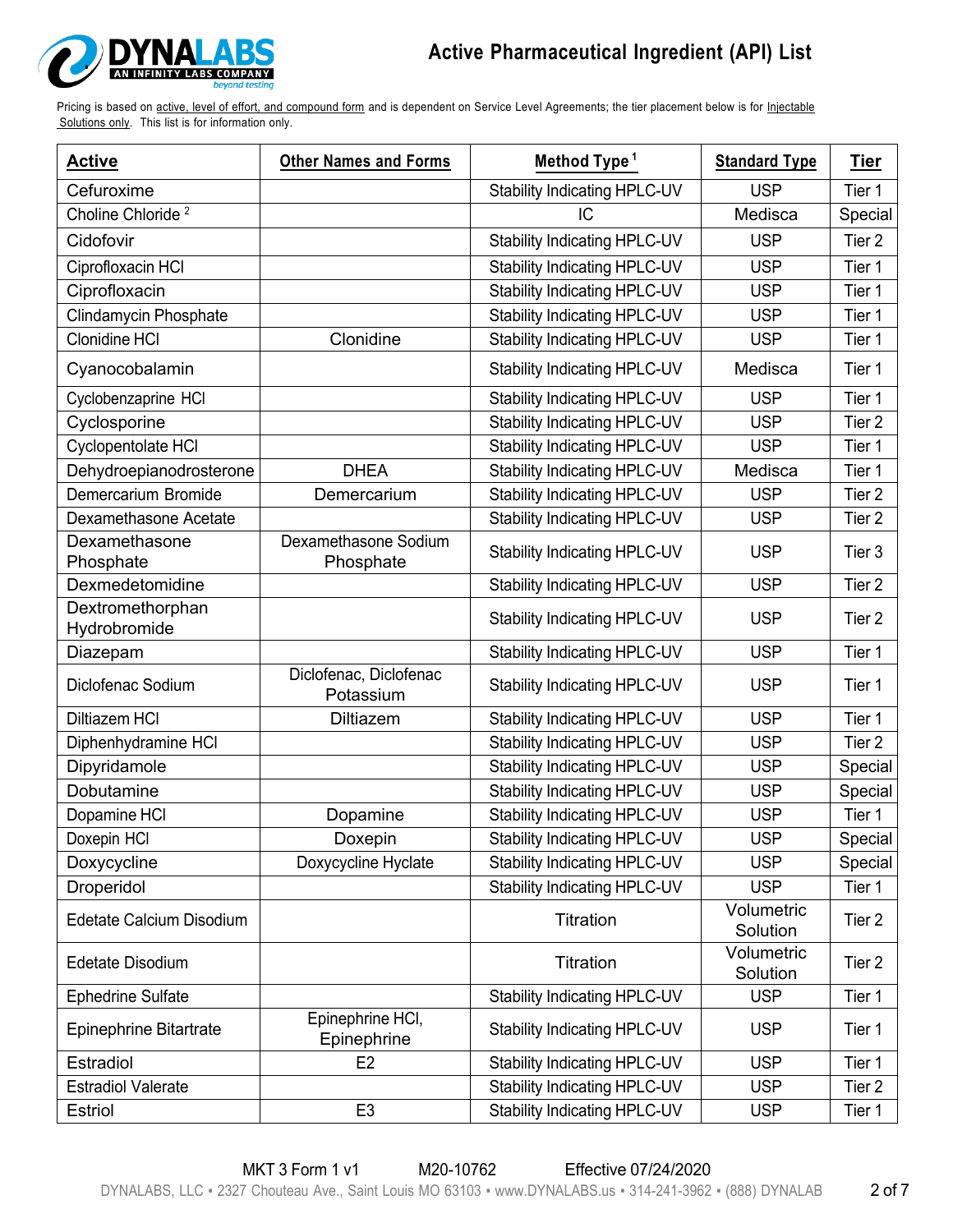

| <b>Active</b>                             | <b>Other Names and Forms</b>                                                                      | Method Type <sup>1</sup>            |                        | Tier              |
|-------------------------------------------|---------------------------------------------------------------------------------------------------|-------------------------------------|------------------------|-------------------|
| Estrone                                   | E <sub>1</sub>                                                                                    | <b>Stability Indicating HPLC-UV</b> | <b>USP</b>             | Tier 1            |
| Fenbendazole                              |                                                                                                   | <b>Stability Indicating HPLC-UV</b> | <b>USP</b>             | Special           |
| <b>Fentanyl Citrate</b>                   | Fentanyl                                                                                          | Stability Indicating HPLC-UV        | <b>USP</b>             | Tier 1            |
| Finasteride                               |                                                                                                   | Stability Indicating HPLC-UV        | <b>USP</b>             | Special           |
| Furosemide                                |                                                                                                   | Stability Indicating HPLC-UV        | <b>USP</b>             | Tier 2            |
| Gabapentin                                |                                                                                                   | Stability Indicating HPLC-UV        | <b>USP</b>             | Tier 1            |
| Gatifloxacin                              |                                                                                                   | Stability Indicating HPLC-UV        | <b>USP</b>             | Tier 2            |
| <b>Gentamicin Sulfate</b>                 | Gentamicin                                                                                        | Stability Indicating HPLC-UV        | <b>USP</b>             | Tier 3            |
| <b>Glutathione Reduced</b>                |                                                                                                   | Stability Indicating HPLC-UV        | <b>USP</b>             | Tier <sub>2</sub> |
| Glycopyrrolate                            |                                                                                                   | <b>Stability Indicating HPLC-UV</b> | <b>USP</b>             | Tier 1            |
| Guaifenesin                               |                                                                                                   | <b>Stability Indicating HPLC-UV</b> | <b>USP</b>             | Special           |
| Hydrocortisone                            |                                                                                                   | Stability Indicating HPLC-UV        | <b>USP</b>             | Tier 1            |
| <b>Hydrocortisone Acetate</b>             |                                                                                                   | <b>Stability Indicating HPLC-UV</b> | <b>USP</b>             | Tier 1            |
| <b>Hydrocortisone Sodium</b><br>Succinate | Hydrocortisone<br>Hemisuccinate                                                                   | Stability Indicating HPLC-UV        | <b>USP</b>             | Tier 1            |
| Hydromorphone HCI                         | Hydromorphone                                                                                     | Stability Indicating HPLC-UV        | <b>USP</b>             | Tier 1            |
| Hydroxocobalamin HCI                      | Hydroxocobalamin                                                                                  | Stability Indicating HPLC-UV        | Medisca                | Tier 1            |
| Hydroxyprogesterone<br>Caproate           |                                                                                                   | <b>Stability Indicating HPLC-UV</b> | <b>USP</b>             | Tier 1            |
| Ibuprofen                                 |                                                                                                   | <b>Stability Indicating HPLC-UV</b> | <b>USP</b>             | Tier 1            |
| Idoxuridine                               |                                                                                                   | Stability Indicating HPLC-UV        | <b>USP</b>             | Tier 2            |
| Inositol <sup>2</sup>                     |                                                                                                   | <b>HPLC-CAD</b>                     | <b>USP</b>             | Special           |
| lohexol                                   |                                                                                                   | Titration                           | Volumetric<br>Solution | Special           |
| Isoproterenol                             |                                                                                                   | Stability Indicating HPLC-UV        | <b>USP</b>             | Tier 2            |
| Ketamine HCI                              | Ketamine                                                                                          | Stability Indicating HPLC-UV        | <b>USP</b>             | Tier 1            |
| Ketoprofen                                |                                                                                                   | Stability Indicating HPLC-UV        | <b>USP</b>             | Tier 1            |
| Ketorolac Tromethamine                    | Ketorolac                                                                                         | Stability Indicating HPLC-UV        | <b>USP</b>             | Tier 1            |
| Labetalol HCI                             |                                                                                                   | Stability Indicating HPLC-UV        | <b>USP</b>             | Tier 1            |
| Leuprolide Acetate                        | Leuprolide                                                                                        | Stability Indicating HPLC-UV        | <b>USP</b>             | Tier 3            |
| Levothyroxine Sodium                      | Levothyroxine, T4                                                                                 | <b>Stability Indicating HPLC-UV</b> | <b>USP</b>             | Tier 3            |
| Lidocaine HCI                             | Lidocaine                                                                                         | <b>Stability Indicating HPLC-UV</b> | <b>USP</b>             | Tier 1            |
| Liothyronine Sodium                       | Liothyronine, T3                                                                                  | <b>Stability Indicating HPLC-UV</b> | <b>USP</b>             | Tier 3            |
| Lorazepam                                 |                                                                                                   | <b>Stability Indicating HPLC-UV</b> | <b>USP</b>             | Tier 1            |
| Magnesium                                 | Magnesium Chloride<br>Hexahydrate, Magnesium<br>Chloride, Magnesium<br>Citrate, Magnesium Sulfate | IC                                  | <b>USP</b>             | Tier 3            |
| Medroxyprogestone<br>Acetate              |                                                                                                   | <b>Stability Indicating HPLC-UV</b> | <b>USP</b>             | Tier 2            |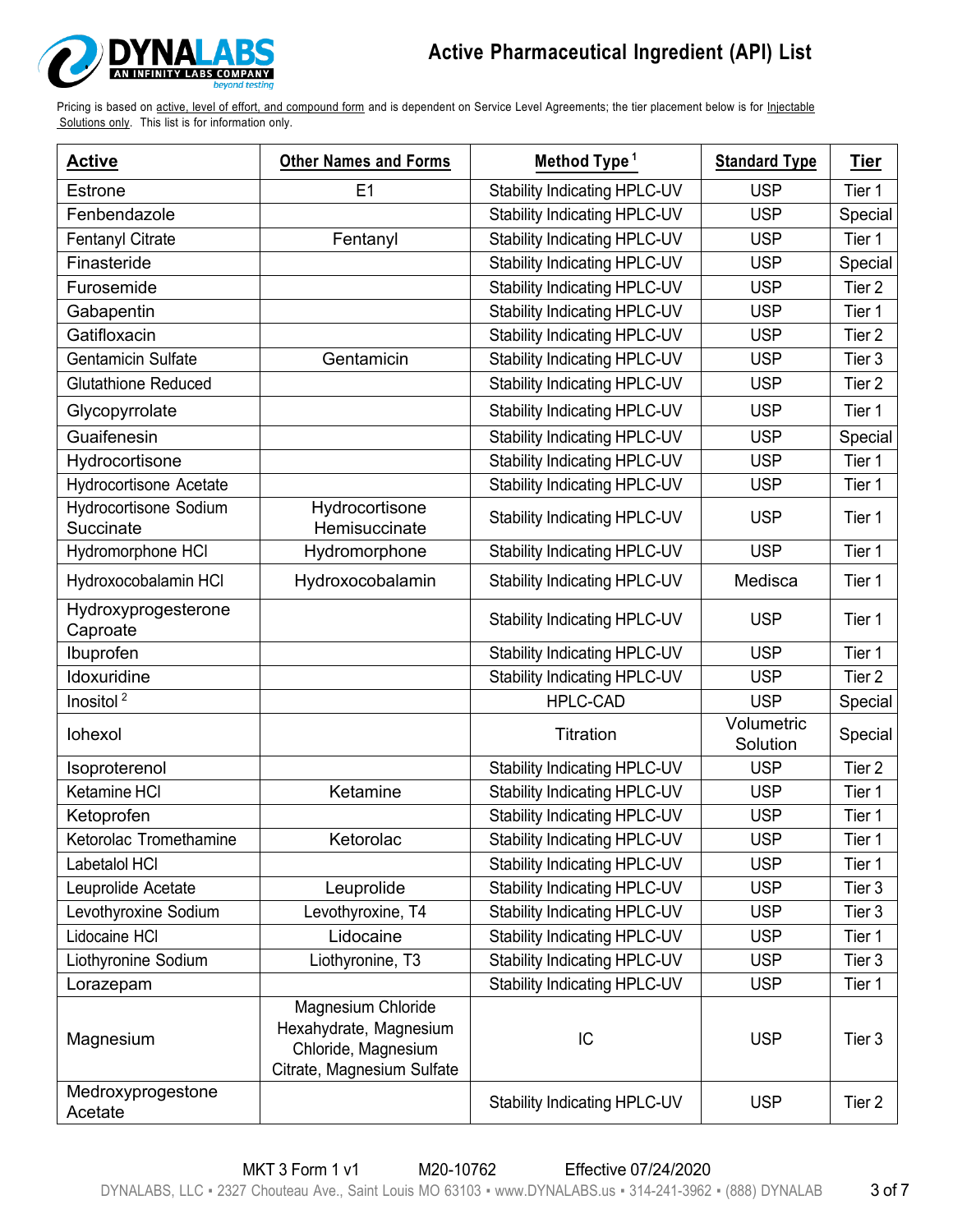

| <b>Active</b>                          | <b>Other Names and Forms</b>                 | Method Type <sup>1</sup>            | <b>Standard Type</b> | <b>Tier</b>       |
|----------------------------------------|----------------------------------------------|-------------------------------------|----------------------|-------------------|
| Meloxicam                              |                                              | Stability Indicating HPLC-UV        | <b>USP</b>           | Tier 1            |
| Meperidine HCI                         | Meperidine                                   | <b>Stability Indicating HPLC-UV</b> | <b>USP</b>           | Tier 2            |
| Methadone HCI                          |                                              | Stability Indicating HPLC-UV        | <b>USP</b>           | Tier 1            |
| Methionine                             |                                              | <b>Stability Indicating HPLC-UV</b> | <b>USP</b>           | Special           |
| Methocarbamol                          |                                              | Stability Indicating HPLC-UV        | <b>USP</b>           | Tier 2            |
| <b>Methohexital Sodium</b>             | Methohexital                                 | <b>Stability Indicating HPLC-UV</b> | <b>USP</b>           | Tier <sub>2</sub> |
| Methylcobalamin                        |                                              | <b>Stability Indicating HPLC-UV</b> | <b>USP</b>           | Tier 2            |
| Methylprednisolone<br>Acetate          |                                              | <b>Stability Indicating HPLC-UV</b> | <b>USP</b>           | Tier <sub>2</sub> |
| Methylprednisolone<br>Sodium Succinate | Methylprednisolone<br>Hemisuccinate          | <b>Stability Indicating HPLC-UV</b> | <b>USP</b>           | Tier 1            |
| Metoclopramide HCI                     | Metoclopramide                               | <b>Stability Indicating HPLC-UV</b> | <b>USP</b>           | Tier 1            |
| Metoprolol                             | Metoprolol Tartrate,<br>Metoprolol Succinate | <b>Stability Indicating HPLC-UV</b> | <b>USP</b>           | Tier 1            |
| Metronidazole Base                     |                                              | Stability Indicating HPLC-UV        | <b>USP</b>           | Tier 1            |
| Midazolam HCI                          | Midazolam                                    | <b>Stability Indicating HPLC-UV</b> | <b>USP</b>           | Tier 3            |
| Milrinone                              |                                              | <b>Stability Indicating HPLC-UV</b> | <b>USP</b>           | Tier 2            |
| Minoxidil                              |                                              | <b>Stability Indicating HPLC-UV</b> | <b>USP</b>           | Tier 1            |
| Mitomycin                              |                                              | Stability Indicating HPLC-UV        | <b>USP</b>           | Tier 3            |
| Mometasone Furoate                     |                                              | Stability Indicating HPLC-UV        | <b>USP</b>           | Special           |
| Morphine Sulfate                       |                                              | Stability Indicating HPLC-UV        | <b>USP</b>           | Tier 1            |
| Moxifloxacin HCI                       | Moxifloxacin                                 | Stability Indicating HPLC-UV        | <b>USP</b>           | Tier 1            |
| N-Acetylcysteine                       | Acetylcysteine                               | Stability Indicating HPLC-UV        | <b>USP</b>           | Tier 1            |
| Nalbuphine HCI                         | Nalbuphine                                   | Stability Indicating HPLC-UV        | Sigma                | Special           |
| Naltrexone HCI                         | Naltrexone                                   | <b>Stability Indicating HPLC-UV</b> | <b>USP</b>           | Tier 2            |
| Nandrolone Decanoate                   |                                              | Stability Indicating HPLC-UV        | <b>USP</b>           | Tier 2            |
| Neostigmine<br>Methylsulfate           | Neostigmine                                  | <b>Stability Indicating HPLC-UV</b> | <b>USP</b>           | Tier <sub>2</sub> |
| Nicardipine HCI                        | Nicardipine                                  | <b>Stability Indicating HPLC-UV</b> | <b>USP</b>           | Tier 1            |
| Nifedipine                             |                                              | Stability Indicating HPLC-UV        | <b>USP</b>           | Tier 1            |
| Nitroglycerin                          |                                              | Stability Indicating HPLC-UV        | <b>USP</b>           | Tier 1            |
| Norepinephrine Bitartrate              | Norepinephrine                               | Stability Indicating HPLC-UV        | <b>USP</b>           | Tier 1            |
| Omeprazole Sodium                      | Omeprazole                                   | Stability Indicating HPLC-UV        | <b>USP</b>           | Tier 2            |
| Ondansetron HCI                        | Ondansetron                                  | Stability Indicating HPLC-UV        | <b>USP</b>           | Tier 1            |
| Orphenadrine Citrate                   |                                              | Stability Indicating HPLC-UV        | <b>USP</b>           | Tier 2            |
| Oseltamivir                            | Oseltamivir Phosphate                        | Stability Indicating HPLC-UV        | <b>USP</b>           | Special           |
| Oxymetazoline                          |                                              | <b>Stability Indicating HPLC-UV</b> | <b>USP</b>           | Tier 2            |
| Oxytocin                               |                                              | <b>Stability Indicating HPLC-UV</b> | <b>USP</b>           | Tier 3            |
| Pantoprazole Sodium                    | Pantoprazole                                 | <b>Stability Indicating HPLC-UV</b> | <b>USP</b>           | Tier 2            |
| Papaverine HCI                         | Papaverine                                   | Stability Indicating HPLC-UV        | <b>USP</b>           | Tier 1            |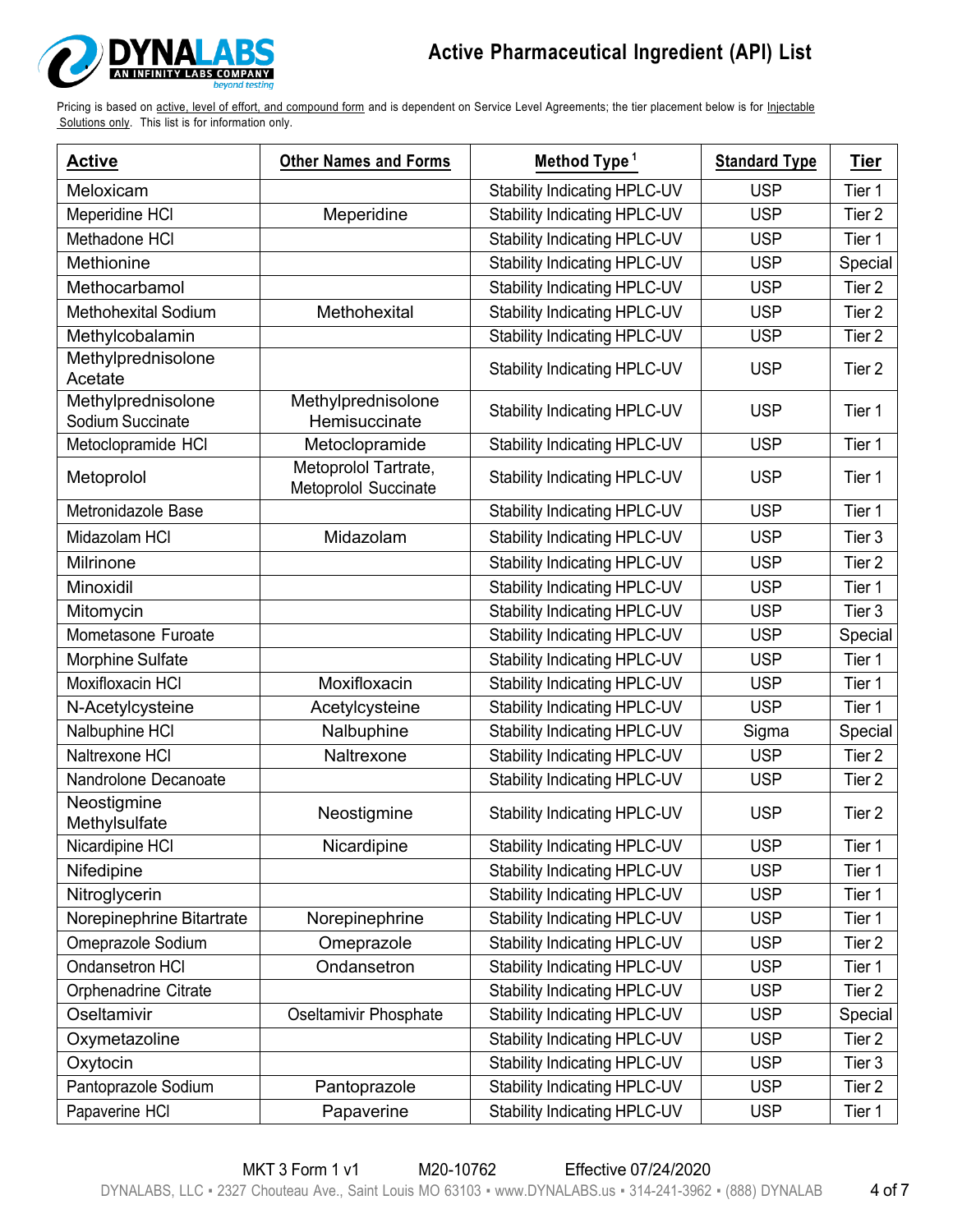

| <b>Active</b>                    | <b>Other Names and Forms</b>                                       | Method Type <sup>1</sup>            | <b>Standard Type</b>   | <u>Tier</u>       |
|----------------------------------|--------------------------------------------------------------------|-------------------------------------|------------------------|-------------------|
| Pentobarbital Sodium             | Pentobarbital                                                      | <b>Stability Indicating HPLC-UV</b> | <b>USP</b>             | Tier 2            |
| Pentoxifylline                   |                                                                    | Stability Indicating HPLC-UV        | <b>USP</b>             | Special           |
| <b>Phenobarbital Sodium</b>      | Phenobarbital                                                      | Stability Indicating HPLC-UV        | <b>USP</b>             | Tier 1            |
| Phenol                           |                                                                    | Stability Indicating HPLC-UV        | <b>USP</b>             | Tier 1            |
| Phentolamine Mesylate            | Phentolamine                                                       | <b>Stability Indicating HPLC-UV</b> | <b>USP</b>             | Tier 1            |
| Phenylephrine HCI                | Phenylephrine,<br>Phenylephrine Tannate,<br>Phenylephrine Tartrate | <b>Stability Indicating HPLC-UV</b> | <b>USP</b>             | Tier 1            |
| Phosphatidylcholine <sup>2</sup> |                                                                    | Stability Indicating HPLC-UV        | Medisca                | Special           |
| Phytonadione                     | Vitamin K                                                          | Stability Indicating HPLC-UV        | <b>USP</b>             | Tier 2            |
| Piperacillin Sodium              | Piperacillin                                                       | Stability Indicating HPLC-UV        | <b>USP</b>             | Tier <sub>2</sub> |
| Piroxicam                        |                                                                    | Stability Indicating HPLC-UV        | <b>USP</b>             | Tier 1            |
| Potassium                        | Potassium Bromide,<br>Potassium Chloride,<br>Potassium Citrate     | IC                                  | <b>USP</b>             | Tier <sub>3</sub> |
| Prednisolone                     |                                                                    | Stability Indicating HPLC-UV        | <b>USP</b>             | Tier 1            |
| Prednisolone Acetate             |                                                                    | <b>Stability Indicating HPLC-UV</b> | <b>USP</b>             | Tier 2            |
| Prednisolone Sodium<br>Phosphate |                                                                    | <b>Stability Indicating HPLC-UV</b> | <b>USP</b>             | Tier 3            |
| Pregnenolone                     |                                                                    | <b>Stability Indicating HPLC-UV</b> | Medisca                | Tier 1            |
| Prilocaine HCI                   |                                                                    | Stability Indicating HPLC-UV        | <b>USP</b>             | Tier 1            |
| Procaine HCI                     |                                                                    | Stability Indicating HPLC-UV        | <b>USP</b>             | Tier 1            |
| Progesterone                     |                                                                    | Stability Indicating HPLC-UV        | <b>USP</b>             | Tier 1            |
| Promethazine HCI                 |                                                                    | Stability Indicating HPLC-UV        | <b>USP</b>             | Tier 1            |
| Proparacaine HCI                 |                                                                    | Stability Indicating HPLC-UV        | <b>USP</b>             | Tier 1            |
| Propofol                         |                                                                    | Stability Indicating HPLC-UV        | <b>USP</b>             | Tier 1            |
| Pyridoxine HCI                   | Pyridoxine                                                         | Stability Indicating HPLC-UV        | <b>USP</b>             | Tier 1            |
| Ranitidine HCI                   | Ranitidine                                                         | Stability Indicating HPLC-UV        | <b>USP</b>             | Tier 1            |
| Riluzole                         |                                                                    | Stability Indicating HPLC-UV        | <b>USP</b>             | Tier 2            |
| Rocuronium Bromide               |                                                                    | Stability Indicating HPLC-UV        | <b>USP</b>             | Tier 2            |
| Ropivacaine HCI                  | Ropivacaine                                                        | <b>Stability Indicating HPLC-UV</b> | <b>USP</b>             | Tier 1            |
| Sildenafil Citrate               | Sildenafil                                                         | Stability Indicating HPLC-UV        | <b>USP</b>             | Tier 1            |
| Sodium Bicarbonate               |                                                                    | Titration                           | Volumetric<br>Solution | Tier <sub>2</sub> |
| Sodium Chloride                  |                                                                    | Titration                           | Volumetric<br>Solution | Tier 3            |
| Sodium Citrate                   |                                                                    | <b>Stability Indicating HPLC-UV</b> | <b>USP</b>             | Tier 2            |
| Sodium Deoxycholate <sup>2</sup> |                                                                    | <b>Stability Indicating HPLC-UV</b> | Medisca                | Special           |
| Sodium Thiosulfate               |                                                                    | Titration                           | Volumetric<br>Solution | Tier 2            |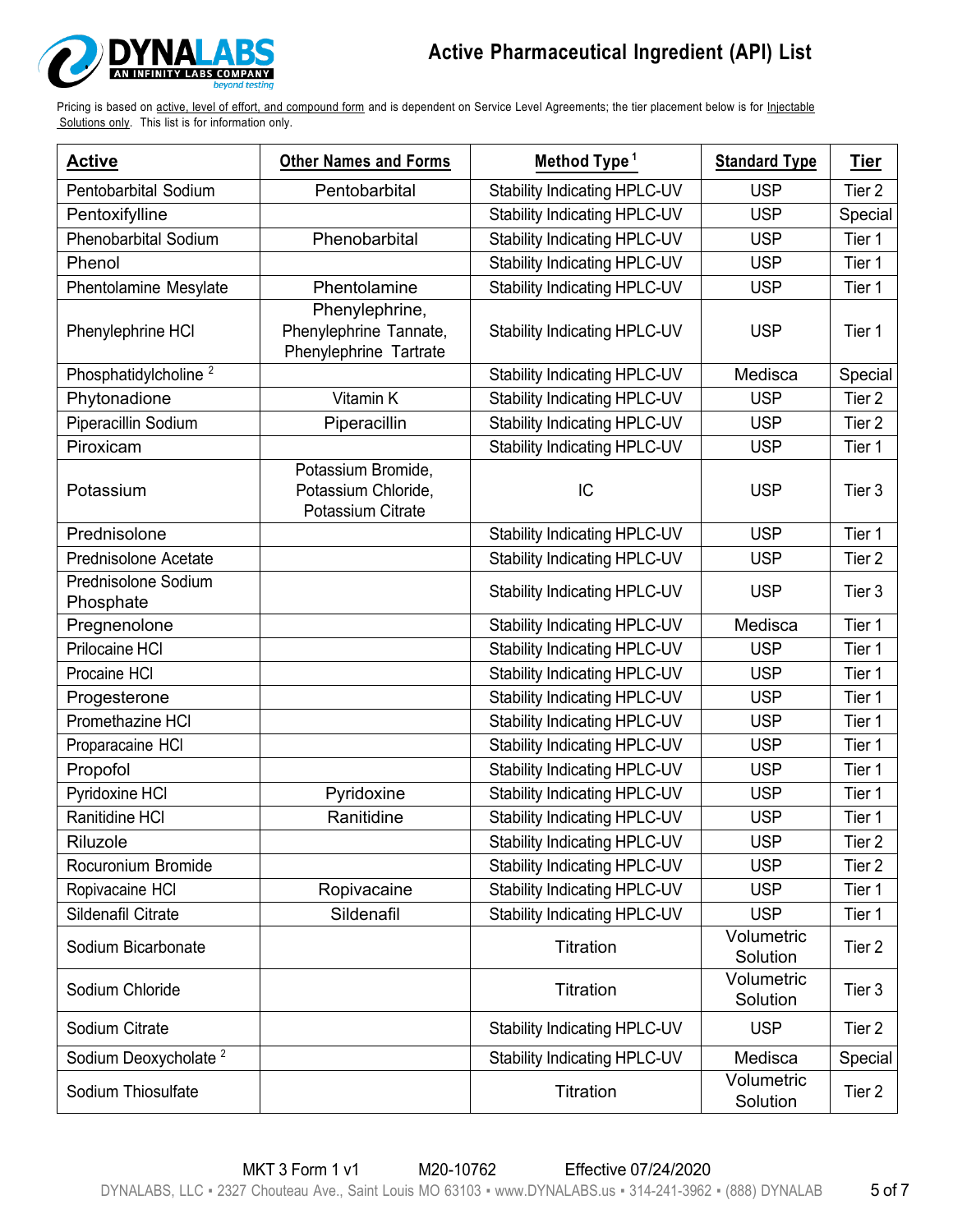

Pricing is based on active, level of effort, and compound form and is dependent on Service Level Agreements; the tier placement below is for Injectable Solutions only. This list is for information only.

| <b>Active</b>                         | <b>Other Names and Forms</b> | Method Type <sup>1</sup>            | <b>Standard Type</b>   | <u>Tier</u>       |
|---------------------------------------|------------------------------|-------------------------------------|------------------------|-------------------|
| Succinylcholine Chloride              | Succinylcholine              | Stability Indicating HPLC-UV        | <b>USP</b>             | Tier 2            |
| Sufentanil Citrate                    | Sufentanil                   | Stability Indicating HPLC-UV        | <b>USP</b>             | Tier 1            |
| Tacrolimus                            |                              | <b>Stability Indicating HPLC-UV</b> | <b>USP</b>             | Tier 2            |
| Tazobactam                            |                              | Stability Indicating HPLC-UV        | <b>USP</b>             | Tier <sub>2</sub> |
| Testosterone                          |                              | Stability Indicating HPLC-UV        | <b>USP</b>             | Tier 1            |
| Testosterone Cypionate                |                              | Stability Indicating HPLC-UV        | <b>USP</b>             | Tier 1            |
| <b>Testosterone Enanthate</b>         |                              | <b>Stability Indicating HPLC-UV</b> | <b>USP</b>             | Tier 1            |
| <b>Testosterone Proprionate</b>       |                              | Stability Indicating HPLC-UV        | <b>USP</b>             | Tier 1            |
| <b>Tetracaine HCI</b>                 | Tetracaine                   | Stability Indicating HPLC-UV        | <b>USP</b>             | Tier 1            |
| <b>Thiamine HCI</b>                   | Thiamine                     | Stability Indicating HPLC-UV        | <b>USP</b>             | Tier 1            |
| <b>Tramadol HCI</b>                   | Tramadol                     | Stability Indicating HPLC-UV        | <b>USP</b>             | Special           |
| <b>Triamcinolone Acetonide</b>        |                              | <b>Stability Indicating HPLC-UV</b> | <b>USP</b>             | Tier 2            |
| <b>Triamcinolone Diacetate</b>        |                              | Stability Indicating HPLC-UV        | <b>USP</b>             | Tier 2            |
| Tromethamine                          |                              | <b>Titration</b>                    | Volumetric<br>Solution | Tier <sub>2</sub> |
| Tropicamide                           |                              | Stability Indicating HPLC-UV        | <b>USP</b>             | Tier 1            |
| Vancomycin HCI                        | Vancomycin                   | Stability Indicating HPLC-UV        | <b>USP</b>             | Tier <sub>2</sub> |
| Vecuronium Bromide                    |                              | <b>Stability Indicating HPLC-UV</b> | <b>USP</b>             | Tier 2            |
| Verapamil                             |                              | Stability Indicating HPLC-UV        | <b>USP</b>             | Tier 1            |
| Zosyn (Pipercillin and<br>Tazobactam) |                              | Stability Indicating HPLC-UV        | <b>USP</b>             | Tier <sub>2</sub> |

<sup>1</sup> Stability Indicating Methods are validated at the API level according to USP 1225 Category 1, complete with degradation studies using the reference standard. **Customer Formulation Validation** is still required for each formulation to meet the specificity requirement and to be stability indicating. For methodology that is inherently not stability indicating because of inability separate degradants (e.g. Titration) please contact MarketingTechServices@dynalabs.us for information about **Stability Profile Testing**.

 $2$  Due to complexity of the active, a quote may be required to ensure accurate analysis. Please contact MarketingTechServices@dynalabs.us for information.

<sup>3</sup> **Method Validation** is a quoted service that can be absorbed or socialized based on market demand. Unique and specific validation needs will be assessed to provide the most efficient service and best pricing. Please contact MarketingTechServices@dynalabs.us for information.